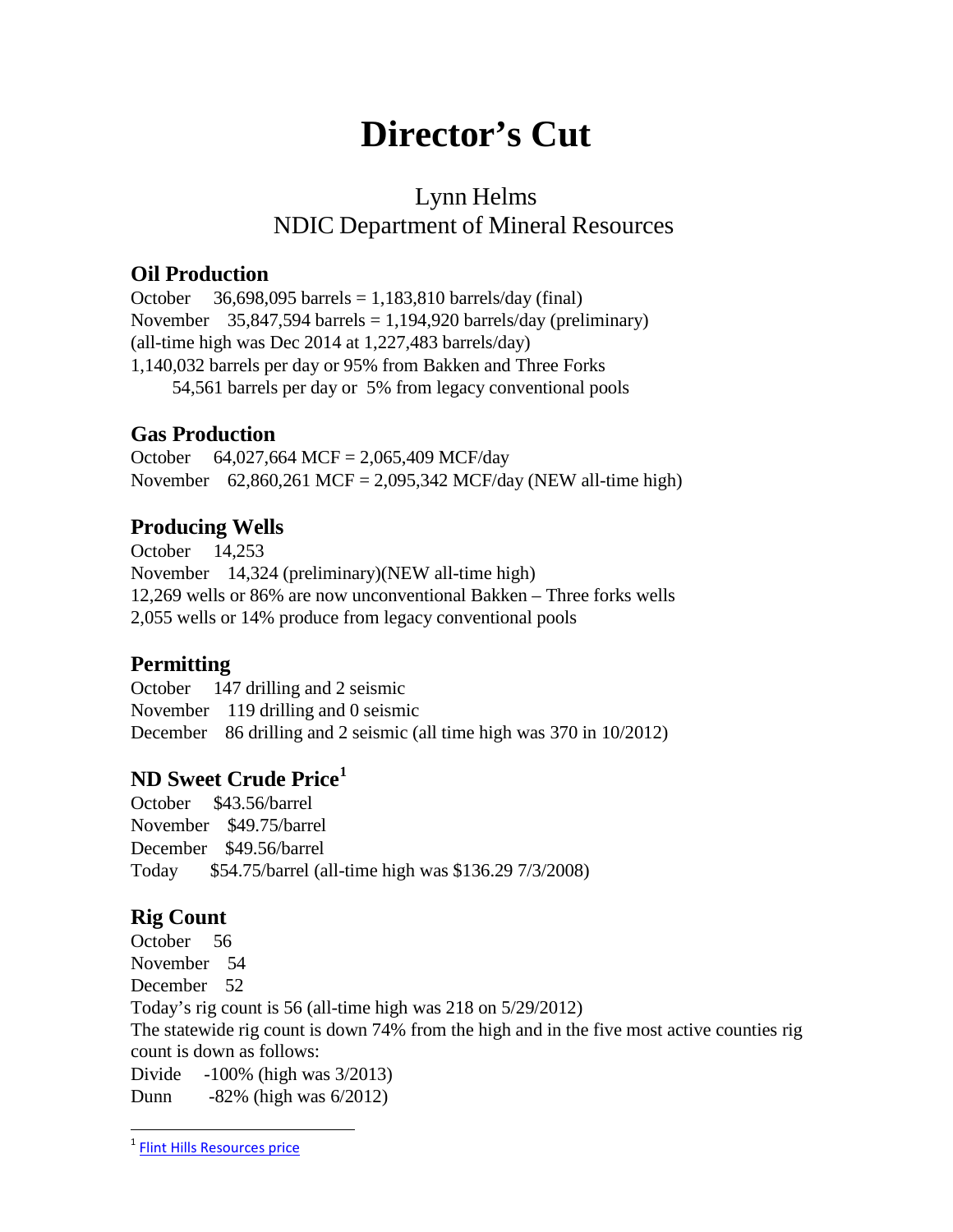McKenzie -64% (high was 1/2014) Mountrail -83% (high was 6/2011) Williams -73% (high was 10/2014)

#### **Comments:**

The drilling rig count was down two from October to November, decreased another two from November to December, and is currently up four from December to today. Operators have shifted from running the minimum number of rigs to incremental increases and decreases as WTI oil price moves between \$45 and \$60/barrel. If WTI drops below \$45/barrel for more than 30 days rig count is expected to drop. If WTI remains above \$55/barrel for more than 90 days rig count is expected to rise. Current operator plans are to add 5-10 rigs in the second and third quarters of 2018 depending on workforce and infrastructure constraints.

The number of well completions has become highly variable from 81(final) in October to 60 (preliminary) in November.

Oil price downside risk is now anticipated to last through 2018. OPEC met the last week of December and decided to extend production cuts to year end 2018. Crude oil futures markets appear to anticipate OPEC production cuts maintaining prices through June 2018 with US shale production resulting is slight overproduction mid-2018 through mid-2019. US crude oil inventories continue to trend downward toward the long term average.



There were no significant precipitation events, eight days with wind speeds in excess of 35 mph (too high for completion work), and no days with temperatures below -10F.

Over 99% of drilling now targets the Bakken and Three Forks formations.

Estimated wells waiting on completion<sup>2</sup> is 883, down 6 from the end of October to the end of November.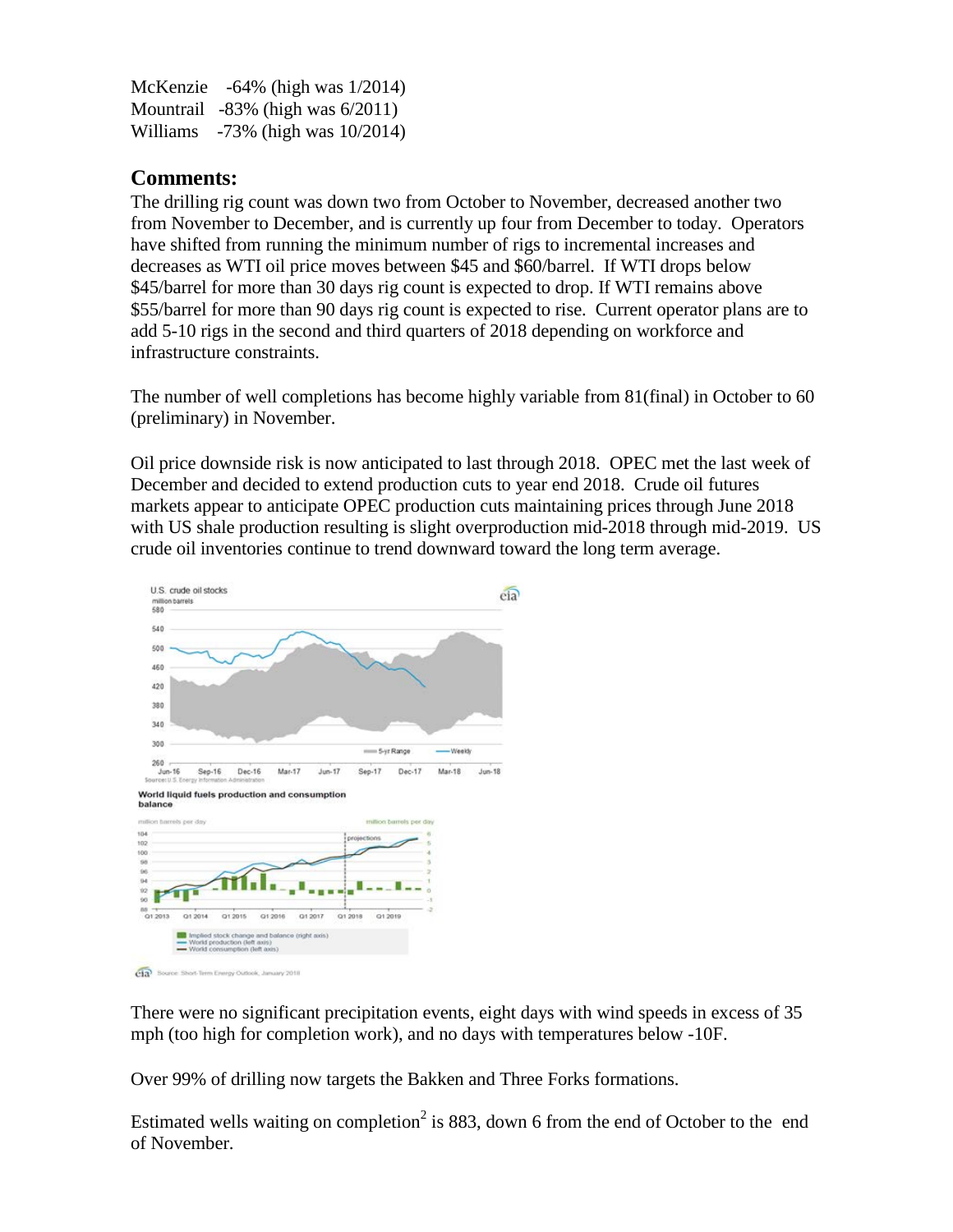Estimated inactive well count<sup>3</sup> is 1,492, up 21 from the end of October to the end of November.

Crude oil take away capacity including rail deliveries to coastal refineries is more than adequate.

Oil price associated with crude oil inventories that remain above average and competition with the Permian and Anadarko shale oil plays continue to limit drilling rig count. Utilization rate for rigs capable of 20,000+ feet is 40-50% and for shallow well rigs (7,000 feet or less) 25-30%.

Drilling permit activity decreased from October to November then decreased again from November to December. Operators continue to maintain a permit inventory that will accommodate variable price points for the next 12 months.

Rigs actively drilling on federal surface in the Dakota Prairie Grasslands is unchanged at two.

Activity on the Fort Berthold Reservation is as follows: 14 drilling rigs (3 on fee lands and 11 on trust lands) 238,917 barrels of oil per day  $(153,774$  from trust lands & 85,143 from fee lands) 1,762 active wells (1,230 on trust lands & 532 on fee lands) 89 wells waiting on completion 455 approved drilling permits (359 on trust lands & 96 on fee lands) 3,818 potential future wells (3,216 on trust lands & 602 on fee lands)

Seismic activity is slowing. There are 3 surveys active, 0 recording, 0 NDIC reclamation projects, 0 remediating, 1 suspended, and 2 permitted.

US natural gas storage is now 12% below the five-year average indicating potential for positive price improvement in the future. North Dakota shallow gas exploration could be economic at future gas prices, but is not at the current price.

The price of natural gas delivered to Northern Border at Watford City is up \$0.12 at \$2.49/MCF. This results in a current oil to gas price ratio of 22 to 1. The state wide percentage of gas flared decreased to 14%. The Tioga gas plant input was at 89% of capacity. The expansion of gas gathering from south of Lake Sakakawea is starting up with the natural gas and natural gas liquids transfer lines in full operation in December, but the crude oil transfer line approval is pending. The November Bakken capture percentage was 87% with the daily volume of gas flared from October to November down 65 MMCFD. The historical high flared percent was 36% in 09/2011.

Gas capture statistics are as follows: Statewide 86% Statewide Bakken 87% Non-FBIR Bakken 90% FBIR Bakken 75% Trust FBIR Bakken 72% Fee FBIR 85%

The Commission has established the following gas capture goals: 74% October 1, 2014 through December 31, 2014 77% January 1, 2015 through March 31, 2016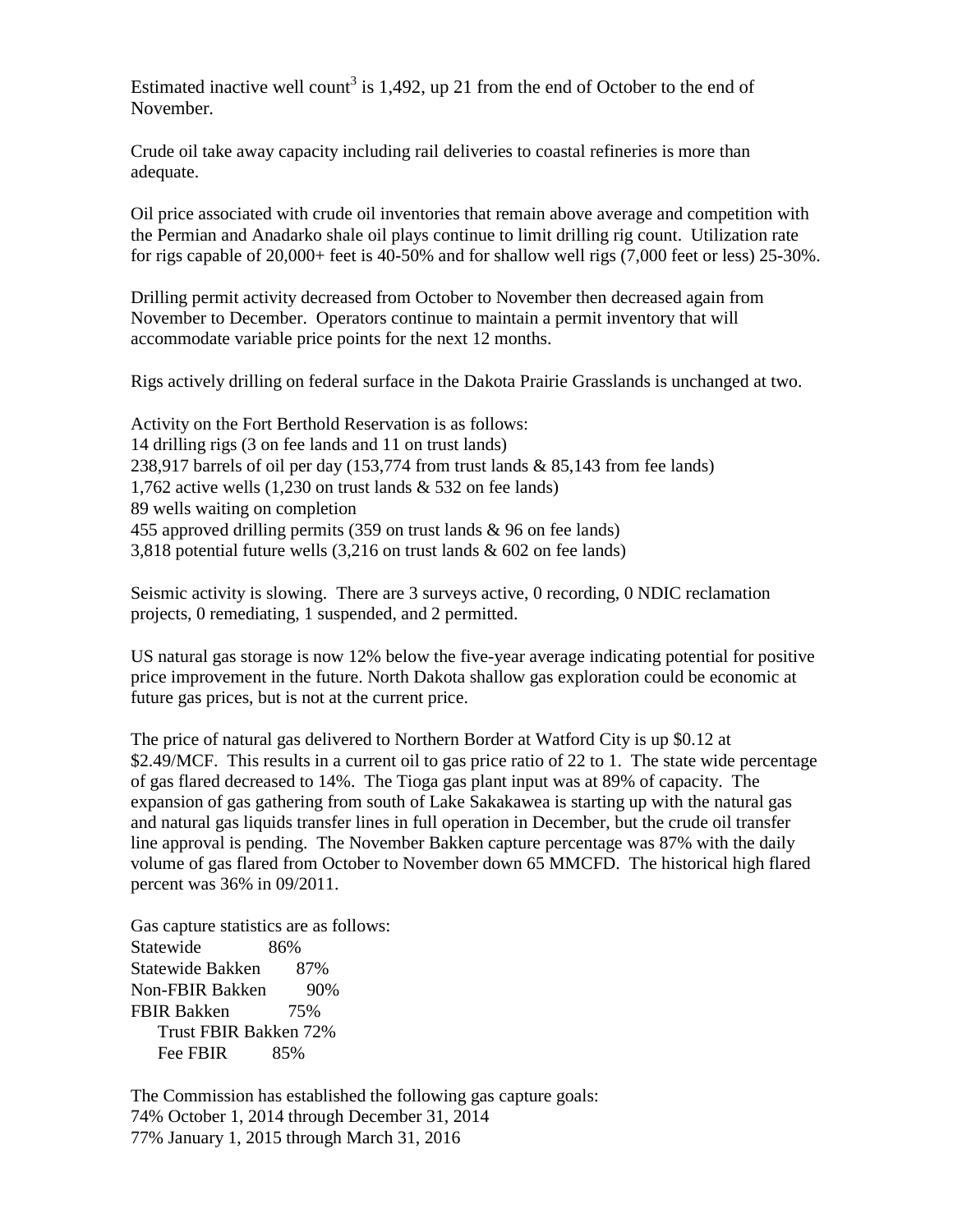80% April 1, 2016 through October 31, 2016 85% November 1, 2016 through October 31, 2018 88% November 1, 2018 through October 31, 2020 91% beginning November 1, 2020

**BIA** has published a new final rule to update the process for obtaining rights of way on Indian land. The rule was published 11/19/15 and became effective 12/21/15. The final rule can be found at [https://www.federalregister.gov/articles/2015/11/19/2015-28548/rights-of-way-on](https://www.federalregister.gov/articles/2015/11/19/2015-28548/rights-of-way-on-indian-land)[indian-land.](https://www.federalregister.gov/articles/2015/11/19/2015-28548/rights-of-way-on-indian-land) On 3/11/16, the Western Energy Alliance filed a complaint and motion for a temporary restraining order and/or a preliminary injunction. On 4/19/16, the US District court for the District of North Dakota issued an order denying the motion for a preliminary injunction. Secretary Zinke has expressed interest in revising right of way rules to simplify and speed up the process.

**BLM** has published a new final rule 43 CFR Parts 3100, 3160 and 3170 to update and replace its regulations on venting and flaring of natural gas effective 1/17/16. The final rule can be viewed online at [https://www.blm.gov/programs/energy-and-minerals/oil-and-gas/operations](https://www.blm.gov/programs/energy-and-minerals/oil-and-gas/operations-and-production/methane-and-waste-prevention-rule)[and-production/methane-and-waste-prevention-rule.](https://www.blm.gov/programs/energy-and-minerals/oil-and-gas/operations-and-production/methane-and-waste-prevention-rule) North Dakota, Wyoming, Montana, Western Energy Alliance, and IPAA filed for a preliminary injunction to prevent the rule going into effect until the case is settled. A hearing in Casper, Wyoming was held 1/6/17. On 1/16/17 the court denied all of the petitioners' motions for preliminary injunctions. **On 2/3/17 the US House of Representatives voted 221-191 to approve a Congressional Review Act resolution against the rule.** On 3/28/17 President Trump issued an executive order which in part directs "The Secretary of the Interior shall review the following final rules, and any rules and guidance issued pursuant to them, for consistency with the policy set forth in section 1 of this order and, if appropriate, shall, as soon as practicable, suspend, revise, or rescind the guidance, or publish for notice and comment proposed rules suspending, revising, or rescinding those rules:". This rule is included in the list as item (iv). North Dakota plans to continue active participation in the litigation of this rule until the BLM takes final action eliminating the rule. **On 5/10/17 the Senate voted 51 to 49 against the CRA, allowing the rule to remain in effect.** On 6/27/17 U.S. D. Ct. Judge Skavdahl granted BLM's motion to extend the merits briefing schedule by 90 days, based on BLM's APA 705 stay and BLM's representations regarding its plans to reconsider the VF Rule. Opening briefs were filed 7/3/17. On 7/5/17 California and New Mexico sued BLM in the U.S. District Court for the Northern District of California, seeking a declaratory judgement that BLM's APA 705 stay was illegal and vacating the stay. The relief they request would vacate the stay of the January 2018 compliance et al deadlines, bringing them all back into force. BLM officials encouraged North Dakota to intervene. On 7/12/17 a group of NGOs including the Fort Berthold Protectors of Water and Earth Rights filed a separate suit against the BLM in federal court in the U.S. District Court for the Northern District of California, seeking a declaratory judgement that BLM's APA 705 stay was illegal and vacating the stay. California and New Mexico, along with various environmental groups, have challenged BLM's stay in the Northern District of California, and filed a motion for summary judgment on 7/26/17. On 8/24/17 North Dakota filed a response supporting BLM's motion, a motion to intervene, and a motion to change venue to Wyoming in an attempt to prevent all of the litigation regarding the timing of the Flaring Rule, including the future rulemakings further extending compliance deadlines that BLM has stated that it intends to publish, could end up in front of the magistrate judge in the Northern District of California instead of Judge Skavdahl in Wyoming. On 10/04/17 the federal magistrate judge in the Northern District of California granted the summary judgement motion by California, New Mexico, and several NGOs throwing out BLM's administrative and temporary postponement of several of the future rules compliance dates/obligations. On 10/05/17 the BLM issued a Federal Register Notice for a proposed rule that if finalized will delay certain requirements of the BLM Rule until January 17,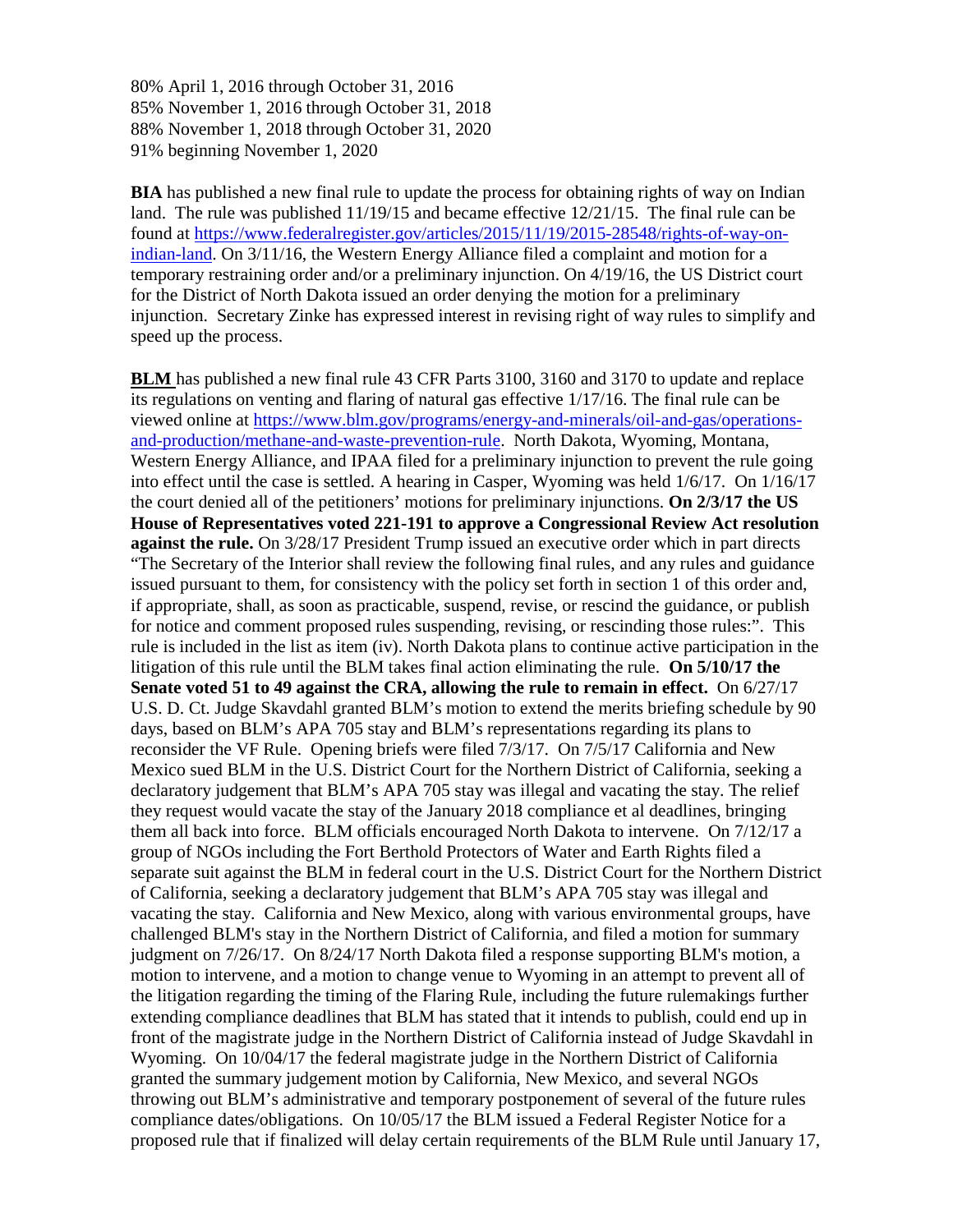2019. North Dakota submitted comments to (1) support BLM's decision to delay certain compliance requirements and (2) continue to make the record that BLM exceeded its authority to promulgate the rule in the first place with particular emphasis on the specific/unique North Dakota considerations at issue. NDIC comments are available at [http://www.nd.gov/ndic/ic](http://www.nd.gov/ndic/ic-press/dmr-blm-comments17-11.pdf)[press/dmr-blm-comments17-11.pdf.](http://www.nd.gov/ndic/ic-press/dmr-blm-comments17-11.pdf) BLM, the states of CA & NM, and the NGOs supporting the current final rule were granted an extension to file response briefs to December  $11^{th}$  in the WY court. Oral arguments are scheduled on December  $18<sup>th</sup>$ . Judge Skavdahl has indicated he wishes to decide the merits of this case before the major compliance requirements of the current final rule take effect in January of 2018. On 11/29/17 North Dakota filed a response to industry petitioner's motion for a preliminary injunction supporting a preliminary or permanent injunction. On  $12/4/17$  USDOJ petitioned the 9<sup>th</sup> US Judicial Circuit Court in San Francisco to review and overturn the Northern District of California court's November decision ordering the US Bureau of Land Management to make oil and gas producers comply with the methane emissions requirements while the rules are being reviewed. Briefs in favor of the industry preliminary injunction motion are due on 12/18/17 and briefs responding to BLM's motion to stay the litigation are due on 1/5/18. On 12/7/17 BLM published a rule in the Federal Register delaying the methane regulation until January 2019, saying the previous rule is overly burdensome to industry. Officials said the delay will allow the federal Bureau of Land Management time to review the earlier rule while avoiding tens of millions of dollars in compliance costs to industry that may turn out to be unnecessary. On 12/19/17 BLM was sued by California, New Mexico, and a large group of NGOs in the Northern District of California federal court over the 12/7/17 rule extending certain compliance dates in BLM's 2016 Rule. The complaint requests that BLM's extension rule be set aside and the provisions it relates to reinstated. On 12/26/17 BLM filed a motion seeking to stay the litigation in the U.S. District Court case in WY and to vacate the January 5 briefing deadline, a motion in which the industry trade associations and Montana and Wyoming joined. North Dakota and Texas filed a short response on 12/27/17 asking the Court to deny the motion or allow until 1/12/18 to fully respond to BLM's holiday week motion. On 12/29/17 the Wyoming district court granted BLM's motion to stay the 2016 Rule challenge litigation.

**BLM** revised final regulations for hydraulic fracturing on federal and Indian lands were published in the CFR on 3/26/15 and they were scheduled to go into effect 6/24/15. North Dakota, Colorado, Utah, Wyoming, Western Energy Alliance, and IPAA filed for a preliminary injunction to prevent the rules going into effect until the case is settled. Following a lengthy hearing in Casper, Wyoming on 6/23/15, the court issued a stay on the rules. On 9/30/15 the court granted a preliminary injunction, preventing the rules from being enforced until litigation on the rule is final. The  $10<sup>th</sup>$  Circuit Court of Appeals issued an order  $3/10/16$  denying the industry alternative motion for a stay. On  $6/21/16$  the court found the rule to be unlawful and ordered it set aside. The plaintiffs filed a motion with the US Court of Appeals for the Tenth Circuit to dismiss the appeal of the preliminary injunction. The Department of Justice on behalf of the BLM and the intervening environmental groups filed an appeal of the decision on the rule and oppose the motion to dismiss the appeal of the preliminary injunction. The North Dakota Response Brief to the US Court of Appeals for the Tenth Circuit was filed 9/15/16. NDIC comments on the rule can be found at [http://www.nd.gov/ndic/ic-press/BLM-comments-](http://www.nd.gov/ndic/ic-press/BLM-comments-120625.pdf)[120625.pdf.](http://www.nd.gov/ndic/ic-press/BLM-comments-120625.pdf) On 3/28/17 President Trump issued an executive order which in part directs "The Secretary of the Interior shall review the following final rules, and any rules and guidance issued pursuant to them, for consistency with the policy set forth in section 1 of this order and, if appropriate, shall, as soon as practicable, suspend, revise, or rescind the guidance, or publish for notice and comment proposed rules suspending, revising, or rescinding those rules". This rule is included in the list as item (i). On 5/4/2017 BLM filed a request asking the court to hold the appeal in abeyance as it will "soon" initiate a rulemaking process to revise or rescind the 2015 Rule, that it had the authority to issue the Rule, but conceding that the Rule does not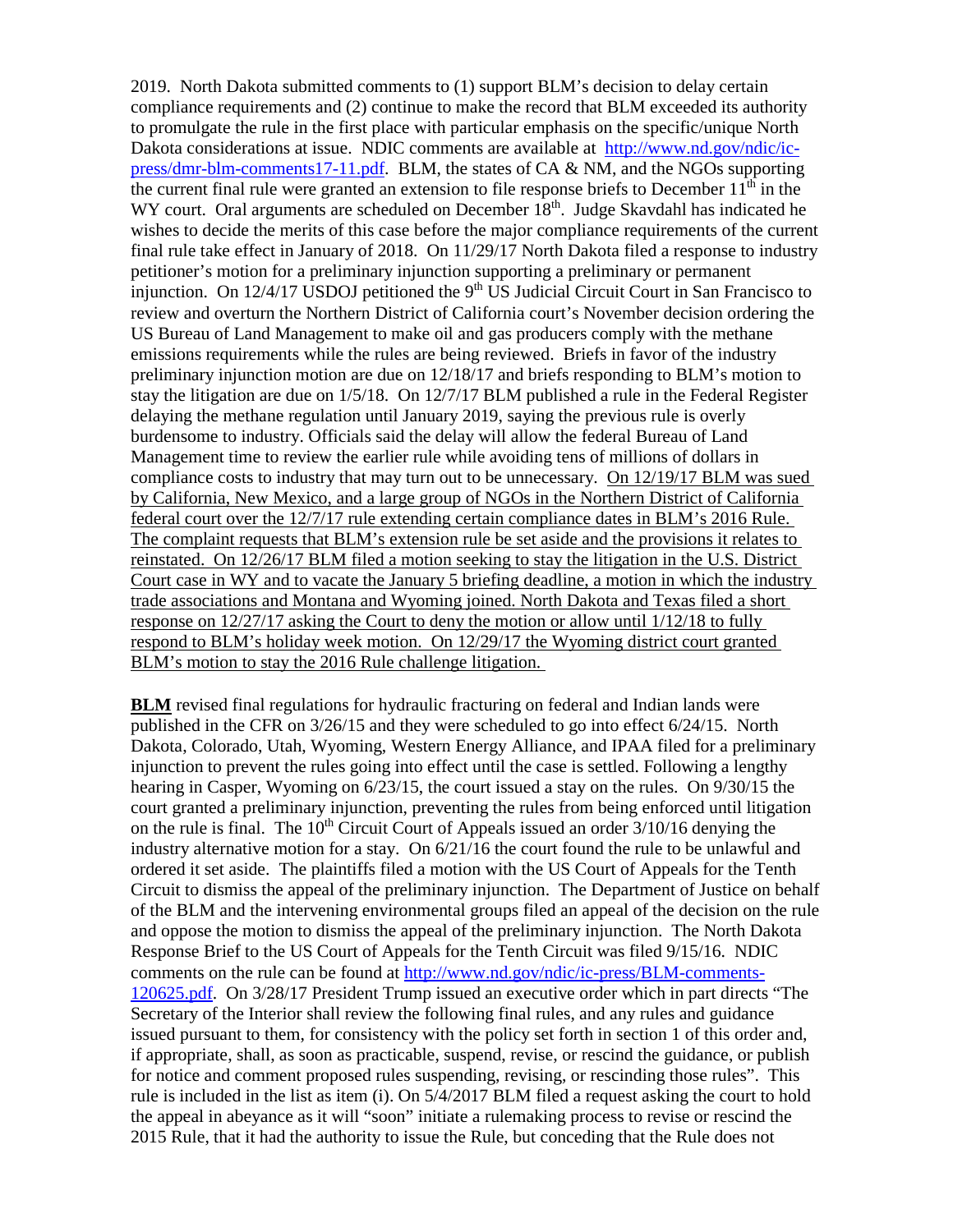reflect BLM's current priorities or policies, as reflected in certain recent Presidential Executive Orders. After the BLM submitted its filings the 10th Circuit Court Appeals immediately directed the petitioners (including North Dakota) and the intervenors to file briefs by 6/5/17 to respond to BLM's position. Two amicus groups that submitted merits briefs (the law school professors and former DOI officials) filed supplemental amicus briefs on the questions posed by the Court following the change of Administrations. The Court's Supplemental Order authorized the filing of these additional amicus briefs. Both briefs seek to capitalize on the BLM's continued insistence that it had the authority to issue the Rule (but concede that the 2015 HF Rule does not reflect BLM's current priorities or policies as reflected in certain recent Presidential Executive Orders). The two amicus groups solicit the Court to rule on the merits of the BLM and NGO appeals and to overturn the District Court decision, actually asking the Court to issue an advisory opinion on the BLM's authority. In addition to addressing the NGO arguments, North Dakota will respond to these two briefs in the context that all three parties are asking the Court to do what it is prohibited from doing by Article III of the U.S. Constitution. North Dakota filed a response brief 6/20/17 in support of the BLM action to put the rule in abeyance and take final action vacating the rule. Oral arguments before the  $10<sup>th</sup>$ Circuit took place  $7/27/17$ . A recording of the oral arguments is now available on the home page of the court's website [http://www.ca10.uscourts.gov.](https://urldefense.proofpoint.com/v2/url?u=http-3A__www.ca10.uscourts.gov&d=DwMGaQ&c=2s2mvbfY0UoSKkl6_Ol9wg&r=-wqsZnBxny594KY8HeElow&m=Ul_VtJUX6iW5pvHjCcBxUWtskC0F4Dhry3sPtcEHvCw&s=laRHiLDv5w8otcQWQjpn82WMieoB2AZ-Q4M1LFQPL5s&e=) NDIC filed comments supporting BLM's rescission of the rule that can be found at [http://www.nd.gov/ndic/ic-press/dmr-blm](http://www.nd.gov/ndic/ic-press/dmr-blm-comment17-9.pdf)[comment17-9.pdf.](http://www.nd.gov/ndic/ic-press/dmr-blm-comment17-9.pdf) On  $09/21/17$  the 10th Circuit issued a split (2-1) decision to dismiss the appeals as prudentially unripe, vacate the district court's judgment invalidating the rule, and remand with instructions to dismiss the underlying action without prejudice. Appellees State of North Dakota, State of Colorado, State of Utah, and State of Wyoming's filed a Petition for Panel Rehearing And/Or Request for En Banc Determination on 11/03/17. On 11/06/17 the court ordered the appellants to file a response to the Petition on or before 11/20/2017. The En Banc rehearing request was denied. The  $10<sup>th</sup>$  circuit court has not yet issued its mandate ending the current round of litigation in the Wyoming District court. The Ute tribe filed a motion on 1/12/18 asking the court to dismiss the appeals as moot based on the publication of the rescission rule and leave the WY court decision to vacate the rule in place. The court ordered the DOJ and BLM to file a response by 1/22/18. On 12/29/17 BLM published a final rule rescinding the 2015 Hydraulic Fracturing rules with 2 exceptions 1) the rule does not restore language requiring pre-approval of non-routine hydraulic fracturing operations and 2) the rule does not rescind changes to 43 CFR 3160 due to other rules published between 3/26/15 and 12/29/17 (electronic filing and venting & flaring rules).

**BLM** has published the North Dakota Greater Sage-Grouse Proposed Resource Management Plan Amendment and Final EIS. NDIC is evaluating whether the state needs to intervene in the lawsuit filed by Western Energy Alliance challenging the final plan. Information on the plan and EIS can be found at the following web addresses: [https://www.blm.gov/epl-front](https://www.blm.gov/epl-front-office/eplanning/planAndProjectSite.do?methodName=dispatchToPatternPage¤tPageId=48797)[office/eplanning/planAndProjectSite.do?methodName=dispatchToPatternPage&currentPageId=](https://www.blm.gov/epl-front-office/eplanning/planAndProjectSite.do?methodName=dispatchToPatternPage¤tPageId=48797) [48797.](https://www.blm.gov/epl-front-office/eplanning/planAndProjectSite.do?methodName=dispatchToPatternPage¤tPageId=48797) On 6/7/17 Secretary Zinke issued Secretarial Order 3353 to establish an internal review team that, among other things, evaluated both federal sage-grouse plans and state plans and programs to ensure they are complementary and explored possible plan modifications with local economic growth and job creation in mind. On 8/10/17 Secretary of the Interior Ryan Zinke received a report from the Department of the Interior Sage-Grouse Review Team (DOI Team) regarding possible plan and policy modifications to complement state efforts to improve Greater Sage-Grouse conservation and economic development on public lands. The report is the final product required by Secretarial Order 3353 "Greater Sage-Grouse Conservation and Cooperation with Western States". The report, the cover letter from the Bureau of Land Management to the Secretary, and the memo from Secretary Zinke to Deputy Secretary David Bernhardt are available at

[https://www.doi.gov/sites/doi.gov/files/uploads/so3353\\_memo\\_coverletter\\_report\\_080717.pdf.](https://www.doi.gov/sites/doi.gov/files/uploads/so3353_memo_coverletter_report_080717.pdf)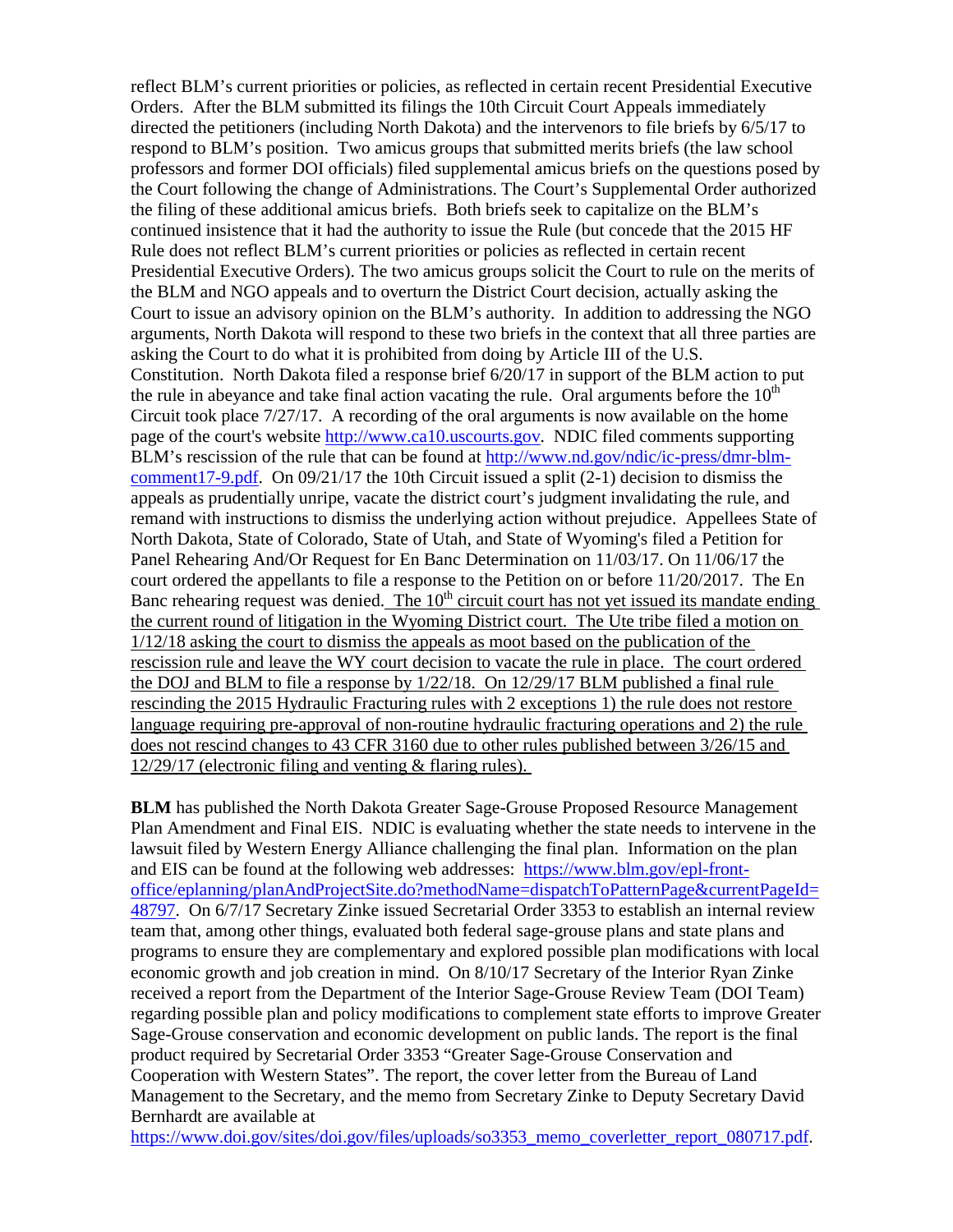NDIC is evaluating whether the state needs to comment or intervene in the lawsuit filed by Western Energy Alliance challenging the final plan. The U.S. District Court for the District of Nevada ruled in March 2017 that the BLM failed to adequately evaluate the designation of Sagebrush Focal Areas in its 2015 greater sage-grouse plan amendment for Nevada. In order to comply with the court's order and to address issues raised by various interested parties, and to consider recommendations in the November 4, 2017 report prepared by the Department of the Interior's Greater Sage-Grouse Review Team in Response to Secretary's Order 3353 (SO 3353), the BLM intends to consider amending these plans. The BLM published a notice that initiates the public scoping process for RMP amendment(s) with associated NEPA document(s). The notice can be found at [https://www.federalregister.gov/documents/2017/10/11/2017-](https://www.federalregister.gov/documents/2017/10/11/2017-21958/notice-of-intent-to-amend-land-use-plans-regarding-greater-sage-grouse-conservation-and-prepare) [21958/notice-of-intent-to-amend-land-use-plans-regarding-greater-sage-grouse-conservation](https://www.federalregister.gov/documents/2017/10/11/2017-21958/notice-of-intent-to-amend-land-use-plans-regarding-greater-sage-grouse-conservation-and-prepare)[and-prepare.](https://www.federalregister.gov/documents/2017/10/11/2017-21958/notice-of-intent-to-amend-land-use-plans-regarding-greater-sage-grouse-conservation-and-prepare) Comment period closed on December 27, 2017. The date(s) and location(s) of any scoping meetings will be announced at least 15 days in advance through local news media, newspapers and the BLM Web site at: [http://bit.ly/GRSGplanning.](http://bit.ly/%E2%80%8BGRSGplanning) In order to be included in the analysis, all comments must be received prior to the close of the 45-day scoping period or 15 days after the last public meeting, whichever is later. BLM will provide additional opportunities for public participation as appropriate. The NDIC comments, submitted on 12/1/17, can be found at [http://www.nd.gov/ndic/ic-press/dmr-comment-Sage.pdf.](http://www.nd.gov/ndic/ic-press/dmr-comment-Sage.pdf)

**BLM** On 8/9/17 the DOI Interior board of Land Appeals stayed drilling on the Slawson Torpedo wells. The MHA Nation appealed the BLM decision to grant drilling permits because the well pad is located 600 feet from Lake Sakakawea although a 2012 tribal law requires the wells be 2,640 feet from the lake. The spacing unit for the wells contains private, federal, and state minerals while the surface location is on private land within the boundaries of the Fort Berthold Reservation. On 8/15/17 U.S. District Court Judge Daniel Hovland granted Slawson's request to continue drilling and on 8/29/17 extended the order allowing drilling to continue until another hearing on the matter is held.

**EPA** On 8/26/15 a coalition of environmental organizations filed a 60 day legal notice with the U.S. Environmental Protection Agency demanding more regulation of drilling and fracking waste. The groups are the Environmental Integrity Project, Natural Resources Defense Council, Earthworks, Responsible Drilling Alliance, San Juan Citizens Alliance, West Virginia Surface Owners Rights Organization, and the Center for Health, Environment and Justice. On 5/4/16 the same environmental groups filed suit against the EPA in the federal district court for the District of Columbia. The Plaintiffs Allege that EPA "has failed to meet its nondiscretionary duty" under the federal Resource Conservation and Recovery Act (RCRA ) to review and revise the RCRA Subtitle D solid waste regulations for O&G wastes every three years and that EPA last completed such a review in 1988 and that EPA has failed to review or revise the guidelines for state solid waste plans since 1981.

Plaintiffs want to force EPA to do two things-

1. Issue more stringent regulations for managing and disposing of O&G wastes, including on issues such as open-air pits and impoundments used for storing O&G wastewater, underground injection wells, and the transportation of O&G wastes by truck or pipeline.

2. Make the state solid waste plan guidelines more stringent and comprehensive. The document filed in the suit can be found at [http://environmentalintegrity.org/wp](http://environmentalintegrity.org/wp-content/uploads/2016-05-04-RCRA-OG-Wastes-Deadline-Suit-Complaint-FILED.pdf)[content/uploads/2016-05-04-RCRA-OG-Wastes-Deadline-Suit-Complaint-FILED.pdf](http://environmentalintegrity.org/wp-content/uploads/2016-05-04-RCRA-OG-Wastes-Deadline-Suit-Complaint-FILED.pdf) On 6/30/16 North Dakota filed motions to intervene in order to prevent a sue and settle situation that would adversely impact state regulatory jurisdiction and to dismiss the case. Motions to Intervene were also filed by the Texas Railroad Commission, American Petroleum Institute, Independent Petroleum Association of America, and the association of Texas oil and gas producer/royalty owners (TIPRO). The plaintiffs and EPA each filed motions to oppose the motions to intervene. North Dakota filed a reply in support of its motion on 9/23/16. Late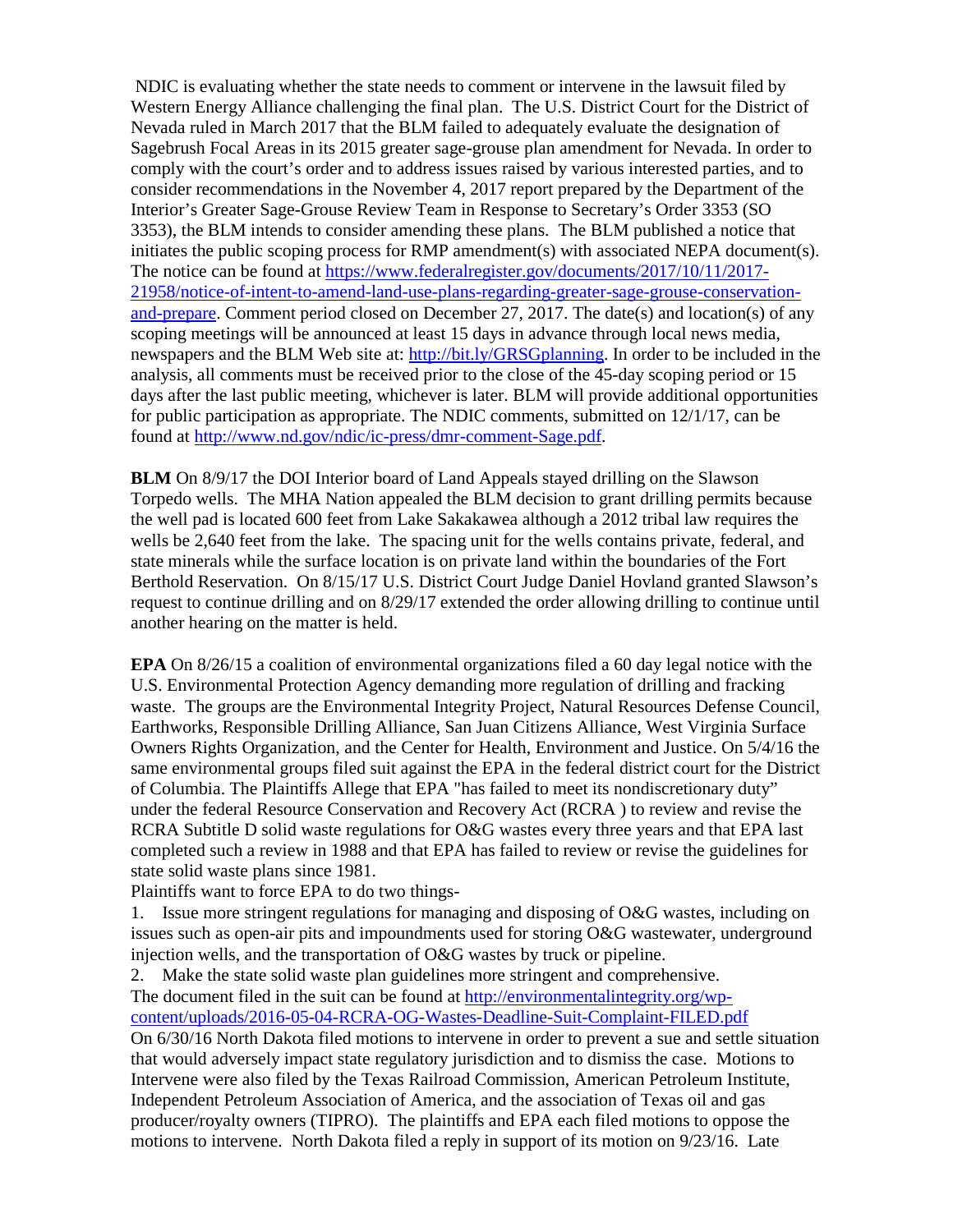Friday afternoon 11/18/16 the U.S. District Court in Washington DC denied North Dakota and the two industry association's Motions to Intervene. The Court accepted the NGOs' statements in their briefs that all they asked for in their Complaint was a deadline for EPA to conduct a rulemaking, and concluded that none of the intervenors had demonstrated a sufficient "injury" to support standing in that context. On 12/23/16, EPA and the NGOs submitted a proposed consent decree to the Court that would settle the RCRA Subtitle D litigation. Unlike under the Clean Air Act, there is no statutory RCRA requirement that the proposed decree be published in the Federal Register or put out for public comment. NDIC has significant concerns about the proposed decree and submitted a letter to the court expressing those concerns. Since the court denied ND's motion to intervene, ND is not a party. The consent decree was approved Dec. 28 by U.S. District Judge John D. Bates. The EPA has agreed to review the regulations and by November 2019 either propose new rules or determine that new rules aren't necessary. This is a sue and settle deal. On  $1/13/17$  North Dakota filed an appeal of the decision(s), consent decree, and federal reimbursement of plaintiffs legal costs. As part of the appeal process, on 03/24/17 North Dakota filed a statement of issues and the other administrative filings: (1) Whether the District Court erred in denying North Dakota's motion to intervene in order to represent its sovereign interests in a case in which the Plaintiffs-Appellees seek to compel the U.S. Environmental Protection Agency ("U.S. EPA") to review and revise solid waste management regulations under Subtitle D of the Resource Conservation and Recovery Act. (2) Whether the District Court erred in concluding that North Dakota did not have Article III standing in this case. (3) Whether the District Court erred in concluding that North Dakota should be held to a different, and more stringent, standard for Article III standing than the Plaintiffs-Appellees. (4) Whether the District Court erred in entering a Consent Decree that violates Subtitle D of RCRA because it omits statutory non-discretionary duties with which U.S. EPA must comply, and would impose new non-discretionary duties on U.S. EPA that are not contained in the statute. North Dakota filed its opening appeal brief in the UNITED STATES COURT OF APPEALS FOR THE DISTRICT OF COLUMBIA CIRCUIT on 5/23/17. The EPA and the NGOs filed briefs 6/21/17 and North Dakota filed a reply brief 7/5/17. Oral arguments on the denial of North Dakota's motion to intervene were conducted on 11/07/17. On 11/28/17 the D.C. Circuit denied North Dakota's appeal in the RCRA Subtitle D case. The Court did not engage the state's arguments and decided the case based on precedent from previous industry cases in which they denied intervention in "sue and settle" cases. North Dakota is still evaluating how to proceed.

**EPA** On 6/3/16 the final rule proposing a suite of changes to Clean Air Act permitting requirements for new and modified emissions sources in the oil and natural gas industry was published in the Federal Register. On 6/29/16 the NDIC decided to file a Petition for Review with the US Appeals Court for the District of Columbia to defend the state's sovereign jurisdiction over oil and gas regulation. Thirteen other states have joined this effort. North Dakota declined the standard offer to explore settlement through the court's mediation program. The proposed actions and NDIC comments are as follows:

o Proposed New Source Performance Standards – Docket ID number EPA-HQ-OAR-2010- 0505. NDIC comments can be found at [http://www.nd.gov/ndic/ic-press/EPA-HQ-OAR-2010-](http://www.nd.gov/ndic/ic-press/EPA-HQ-OAR-2010-0505.pdf) [0505.pdf](http://www.nd.gov/ndic/ic-press/EPA-HQ-OAR-2010-0505.pdf)

o Draft Control Techniques Guidelines – Docket ID number: EPA-HQ-OAR-2015-0216. NDIC comments can be found at<http://www.nd.gov/ndic/ic-press/EPA-HQ-OAR-2015-0216.pdf> o Proposed Source Determination Rule – Docket ID number: EPA-HQ-OAR-2013- 0685. NDIC comments can be found at [http://www.nd.gov/ndic/ic-press/EPA-HQ-OAR-2013-](http://www.nd.gov/ndic/ic-press/EPA-HQ-OAR-2013-0685.pdf) [0685.pdf](http://www.nd.gov/ndic/ic-press/EPA-HQ-OAR-2013-0685.pdf)

o Proposed Federal Implementation Plan for Implementing Minor New Source Review Permitting in Indian Country – Docket ID number: EPA-HQ-OAR-2014-0606. NDIC comments can be found at [http://www.nd.gov/ndic/ic-press/EPA-HQ-OAR-2014-0606.pdf.](http://www.nd.gov/ndic/ic-press/EPA-HQ-OAR-2014-0606.pdf)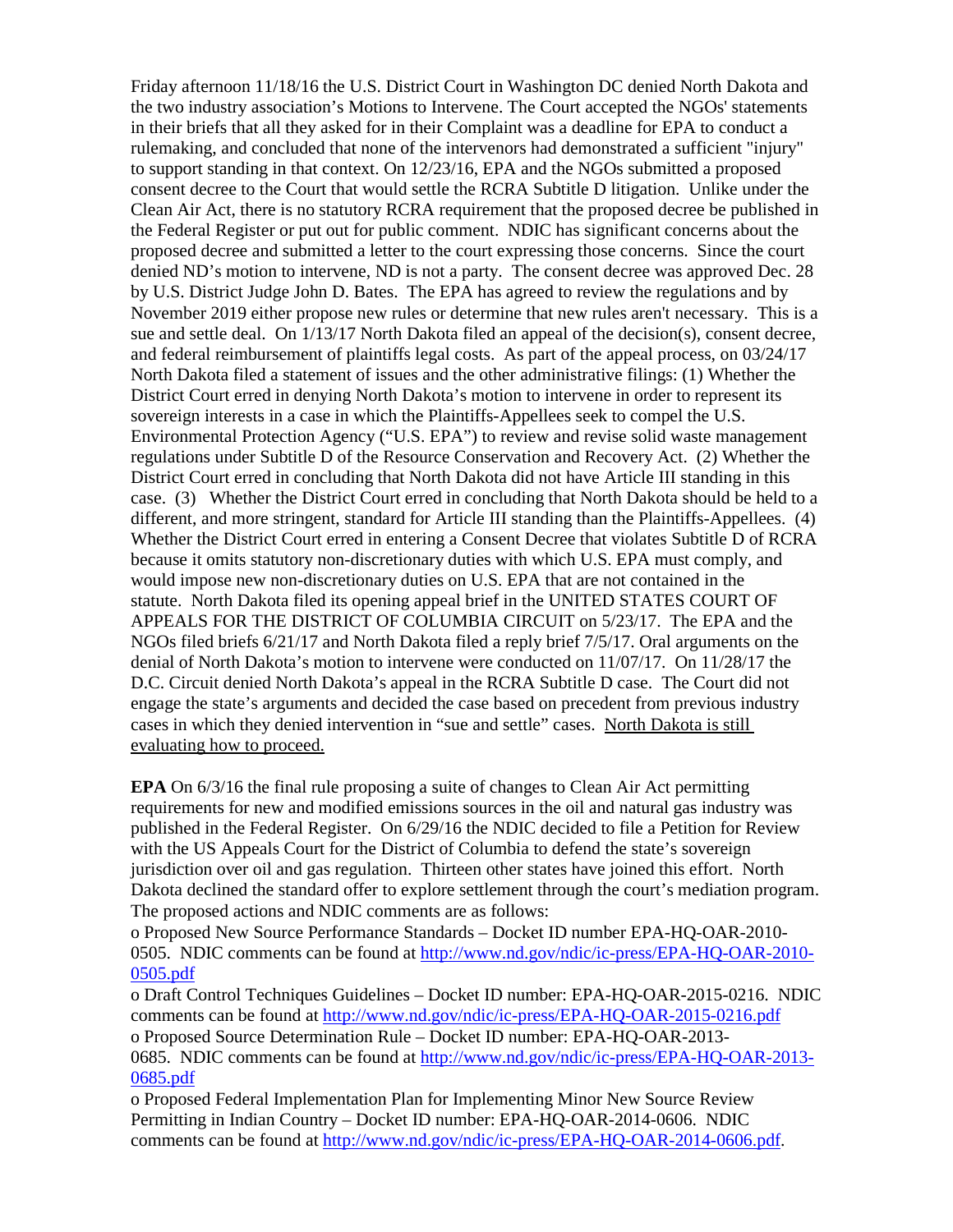North Dakota et al. and EPA have filed motions to govern further proceedings and briefing schedules. On 3/28/17 President Trump issued an executive order which in part directs "The Administrator shall review the final rule entitled "Oil and Natural Gas Sector: Emission Standards for New, Reconstructed, and Modified Sources," 81 Fed. Reg. 35824 (November 3, 2016), and any rules and guidance issued pursuant to it, for consistency with the policy set forth in section 1 of this order and, if appropriate, shall, as soon as practicable, suspend, revise, or rescind the guidance, or publish for notice and comment proposed rules suspending, revising, or rescinding those rules." On 4/7/17 EPA filed a motion to hold the cases in abeyance. On 6/8/17 the NGO environmental groups challenged EPA's November 5th decision to issue a 90 day stay of the Rule's upcoming implementation dates. The NGOs argue that EPA's justifications for its stay (onerous implementation costs and excessive state administrative burdens) of the Rule were already raised and rejected by EPA during EPA's original rulemaking and that the requirements of a "judicial stay" are not met. The NGO's action is a new case, filed in the D.C. Circuit. They have also filed an emergency motion asking the Court to immediately vacate EPA's decision. On November 3 the DC Circuit court issued a 2:1 decision granting the NGO petition and vacating EPA's 90 day stay of the rule. North Dakota filed an amicus brief in support of the EPA stay. On 7/13/17 the same DC Circuit court granted an EPA motion to recall the mandate and granting 14 days for then EPA to seek reconsideration or review by the full court. API and WVA along with other states filed petitions for rehearing en banc, but on 8/10/17 the entire DC Circuit issued an order denying the API and WVa et al States petitions. EPA now proposes a 2-year stay of certain provision in the oil and gas NSPS. North Dakota filed comments on 8/9/17 in support of the proposed 2-year stay. On 11/8/17 EPA published a Federal Register notice request for supplemental comments relating to the current Administration's efforts to change course on the oil and gas sector methane regulations put in place by the Obama Administration. North Dakota did not submit additional comment to EPA because the North Dakota comments submitted on 8/9/17 correctly advocate that EPA's rationale for the two year stay also justifies outright repeal of the original Rule, so it justifies a two year stay.

**EPA** published an advanced notice of proposed rule-making to seek comments on the information that should be reported or disclosed for hydraulic fracturing chemical substances and mixtures and the mechanism for obtaining this information. The proposed rule-making is in response to a petition from Earthjustice and 114 other groups who are opposed to the use of the GWPC-IOGCC FracFocus website process of chemical disclosure and any type of trade secret protection for hydraulic fracturing fluid mixtures. These groups are requesting EPA regulation of chemical disclosure under the federal Toxic Substances Control Act. Thanks to all who provided comments in support of a "states first" policy. NDIC comments can be viewed at <http://www.nd.gov/ndic/ic-press/DMR-frac714.pdf>

**EPA** Administrator, Gina McCarthy, and the Assistant Secretary of the Army (Civil Works), Jo Ellen Darcy, signed the "Waters of the United States" final rule on 05/27/2015. The final rule was published in the Federal Register  $7/29/15$  and became effective in 37 states on 8/28/15. North Dakota, Alaska, Arizona, Arkansas, Colorado, Idaho, Missouri, Montana, Nebraska, New Mexico, Nevada, South Dakota, and Wyoming filed a lawsuit in U.S. District Court, claiming the final rule would harm states as regulators of the waters and lands. On 8/27/15 Federal District Judge Erickson granted a preliminary injunction preventing enforcement of the rule in the 13 states. The North Dakota case will now be subject to appeal, but no schedule has been set at this time. NDIC comments can be viewed at [http://www.nd.gov/ndic/ic-press/WOTUS](http://www.nd.gov/ndic/ic-press/WOTUS-comments.pdf)[comments.pdf](http://www.nd.gov/ndic/ic-press/WOTUS-comments.pdf)

Texas, Mississippi and Louisiana filed a joint complaint in the U.S. District Court for the Southern District of Texas, charging that the rule is unconstitutional. Ohio and Michigan filed a complaint in the U.S. District Court for the Southern District of Ohio, alleging that the expansion of jurisdiction includes dry land. Georgia and eight other states (Alabama, Florida,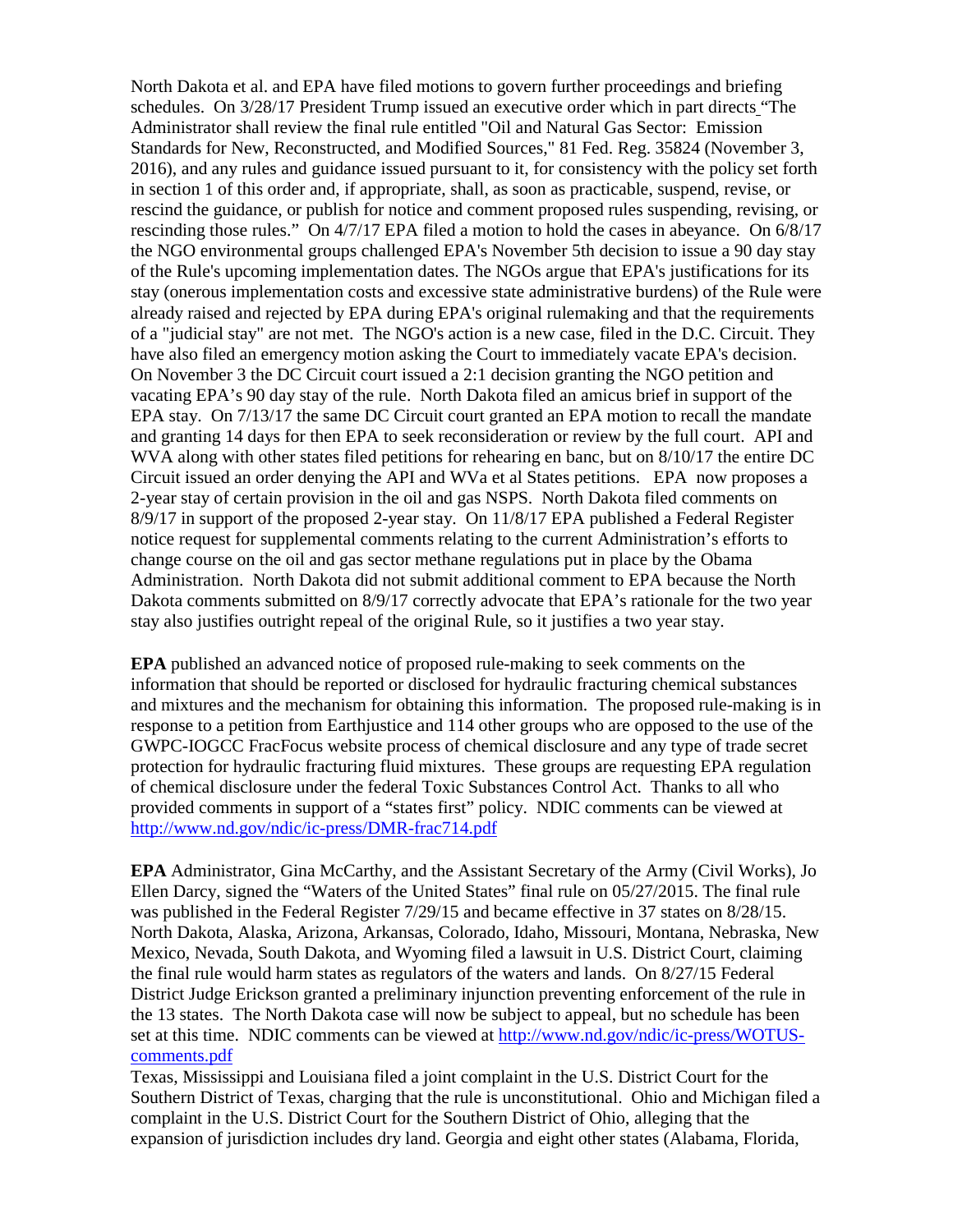Kansas, Kentucky, South Carolina, Utah, West Virginia and Wisconsin) filed suit in the U.S. District Court for the Southern District of Georgia, asking the court to vacate the rule and block its enforcement by injunction. On 10/9/15 the United States Court Of Appeals for the Sixth Circuit granted a nationwide stay of the WOTUS rule pending jurisdiction determinations. On 2/28/17 President Trump signed an executive order directing the EPA to take action, paving the way for the elimination of the rule. North Dakota plans to continue active participation in the litigation of this rule until the EPA takes final action eliminating the rule. On 6/27/17 The EPA and USACOE filed an official proposal to withdraw the rule and begin a replacement rulemaking process. The proposed rule was published in the Federal Register on 6/27/17. A group of North Dakota agencies filed comments supporting withdrawal of the rule and beginning the replacement process.

**PHMSA** Advance notice of proposed rulemaking (ANPRM)was announced 1/10/17. SUMMARY: PHMSA is considering revising the Hazardous Materials Regulations (HMR) to establish vapor pressure limits for unrefined petroleum-based products and potentially all Class 3 flammable liquid hazardous materials that would apply during the transportation of the products or materials by any mode. PHMSA is currently assessing the merits of a petition for rulemaking submitted by the Attorney General of the State of New York regarding vapor pressure standards for the transportation of crude oil. The petition requests that PHMSA implement a Reid Vapor Pressure (RVP) limit less than 9.0 pounds per square inch (psi) for crude oil transported by rail. This rule making could substantially interfere with NDIC oil conditioning regulations. You can read about the NDIC regulations at [https://www.dmr.nd.gov/oilgas/2014Permitting\(2\).asp.](https://www.dmr.nd.gov/oilgas/2014Permitting(2).asp) NDIC submitted comments on 3/20/17 and the comment period closed on 5/19/17.

**USFWS** has made a decision to list the Dakota Skipper and Powershiek Skipperling to receive protection under the Endangered Species Act. Additional potential listing of concern are the Rufa Red Knot, Sprague's Pipit, Greater Sage Grouse, Monarch Butterfly, Sturgeon Chub, and Sicklefin Chub.

**USFWS** has published a new final rule to revise Management of Non-Federal Oil and Gas Rights. Key components of the proposed rule include: A permitting process for new operations; A permitting process for well plugging and reclamation for all operations; Information requirements for particular types of operations; Operating standards so that both the Service and the operator can readily identify what standards apply to particular operations; Fees for new access beyond that held as part of the operator's oil and gas right; Financial assurance (bonding); Penalty provisions; Clarification that the process for authorizing access to non-Federal oil and gas properties in Alaska will continue to be controlled by 43 CFR part 36, which implements provisions of the Alaska National Interest Lands Conservation Act; and Codification of some existing agency policies and practices. The proposed rule can be viewed online at<http://www.fws.gov/policy/library/2015/2015-30977.html> comments on the proposed rule were due 4/9/2016. NDIC comments can be found at [http://www.nd.gov/ndic/ic](http://www.nd.gov/ndic/ic-press/DMR-FWS-0086.pdf)[press/DMR-FWS-0086.pdf](http://www.nd.gov/ndic/ic-press/DMR-FWS-0086.pdf) On 6/28/16 USFWS published the handbook for implementing the rule. On 7/11/16 Congressman Cramer successfully included a prohibition on funding for the US Fish and Wildlife Service Management of Non-Federal Oil and Gas rule in the House Interior and Environment Appropriations bill which has a number of other provisions prohibiting this Administration from infringing on State's rights. The NDIC is evaluating the impacts of rule and handbook to determine if legal action is appropriate. On 3/28/17 President Trump issued an executive order which in part directs "The Secretary of the Interior shall review the following final rules, and any rules and guidance issued pursuant to them, for consistency with the policy set forth in section 1 of this order and, if appropriate, shall, as soon as practicable, suspend, revise, or rescind the guidance, or publish for notice and comment